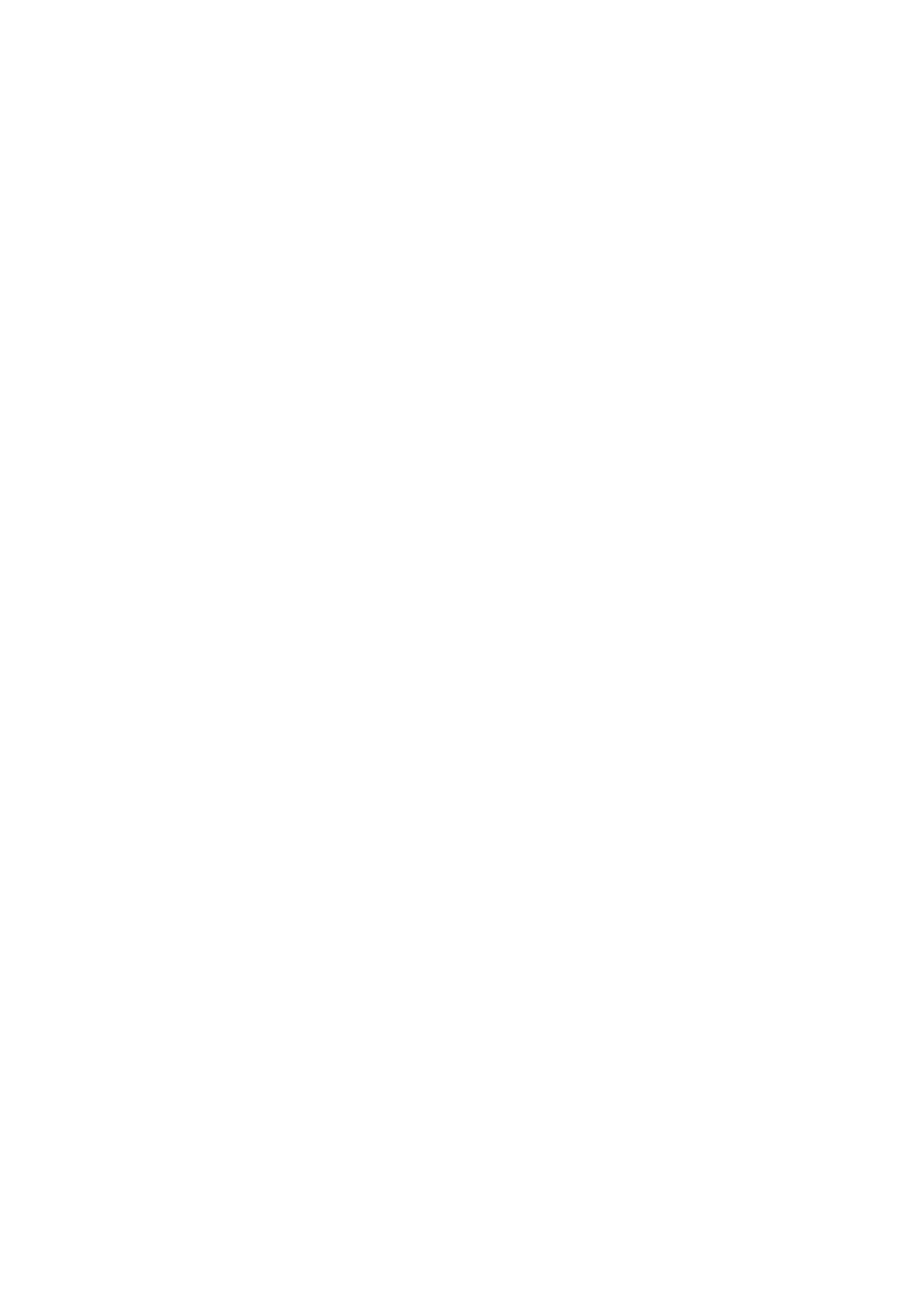

## **DRAFT GOODS AND SERVICES TAX (AMENDMENT) (JERSEY) REGULATIONS 200-**

#### **REPORT**

These Draft Regulations give effect to proposals described in the Draft Budget Statement 2010.

#### **Financial and manpower implications**

The financial and manpower implications are clearly identified at Section 11 of the Draft Budget Statement 2010 (P.179/2009).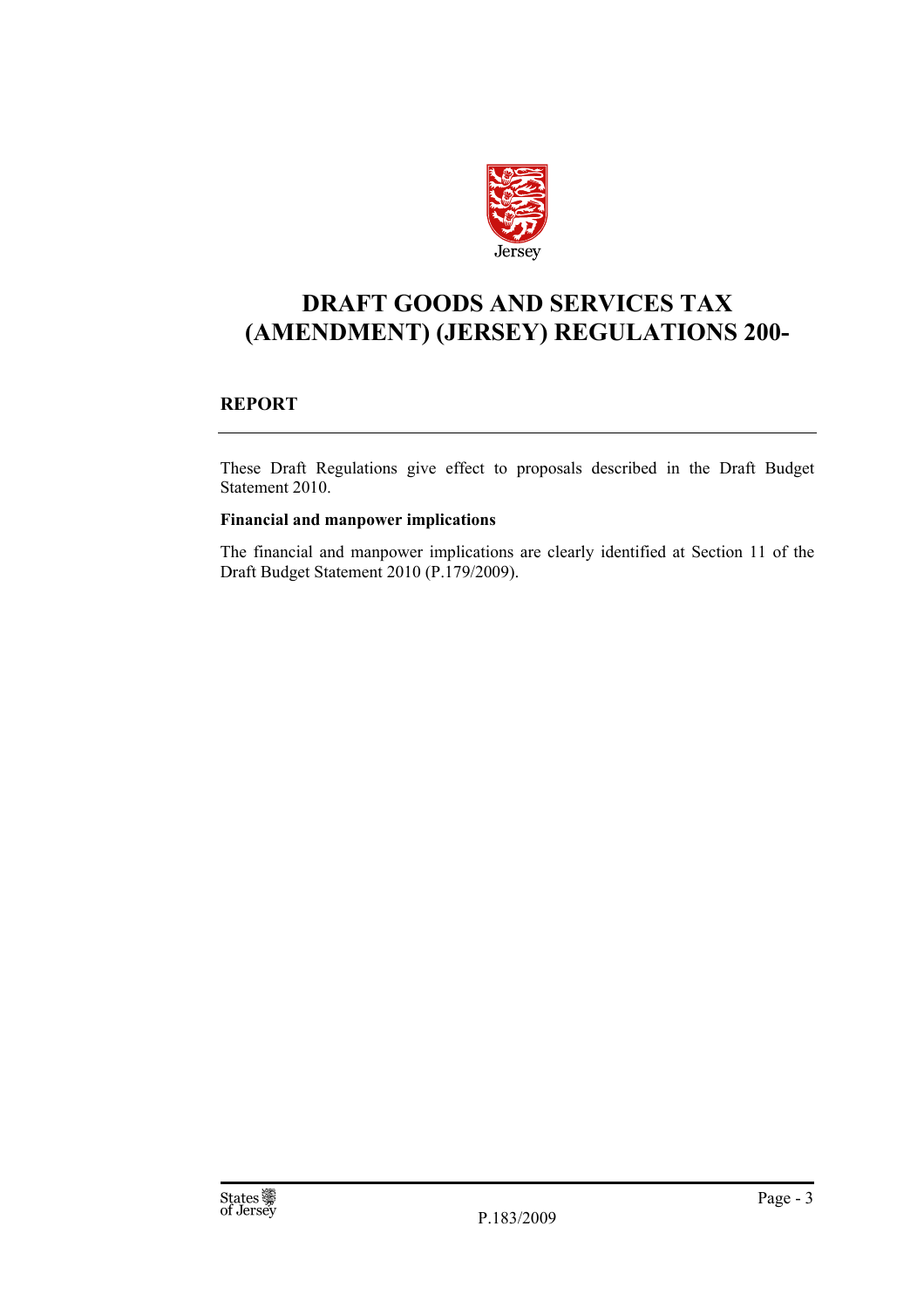#### **Explanatory Note**

These Regulations amend the Goods and Services Tax (Jersey) Regulations 2007.

*Regulation 1* provides for the interpretation of the Regulations and *Regulation 8* for their name and their commencement.

*Regulation 2* removes an exclusion of States trading operations from the umbrella of the States for GST purposes.

*Regulation 3* inserts a new Part 2A, which sets out in new detail a number of exceptions in determining the place of supply of services for GST purposes. *Regulation 7* consequentially removes from Schedule 6 (zero-rated supplies) to the Goods and Services Tax (Jersey) Law 2007 ("the Law") certain references to international services, because these are now partly covered by the new Part 2A.

*Regulation 4* extends an exception to the rules about time of supply so that it extends to continuous supplies (for example of a telephone line or electricity).

*Regulation 5* makes it clear that for a charity to obtain a refund of GST on supplies to it and imports by it, the supplies and imports must relate to the charitable activities of the charity. The Regulation adds claims for such a refund to the list of matters on which appeals may be made under the Law.

*Regulation 6* provides for the refund of GST to certain persons that are not based in Jersey if they paid the GST on supplies for business purposes and their home country has a similar arrangement for refunds of its turnover tax for persons based in Jersey. The Regulation adds claims for such a refund to the list of matters on which appeals may be made under the Law.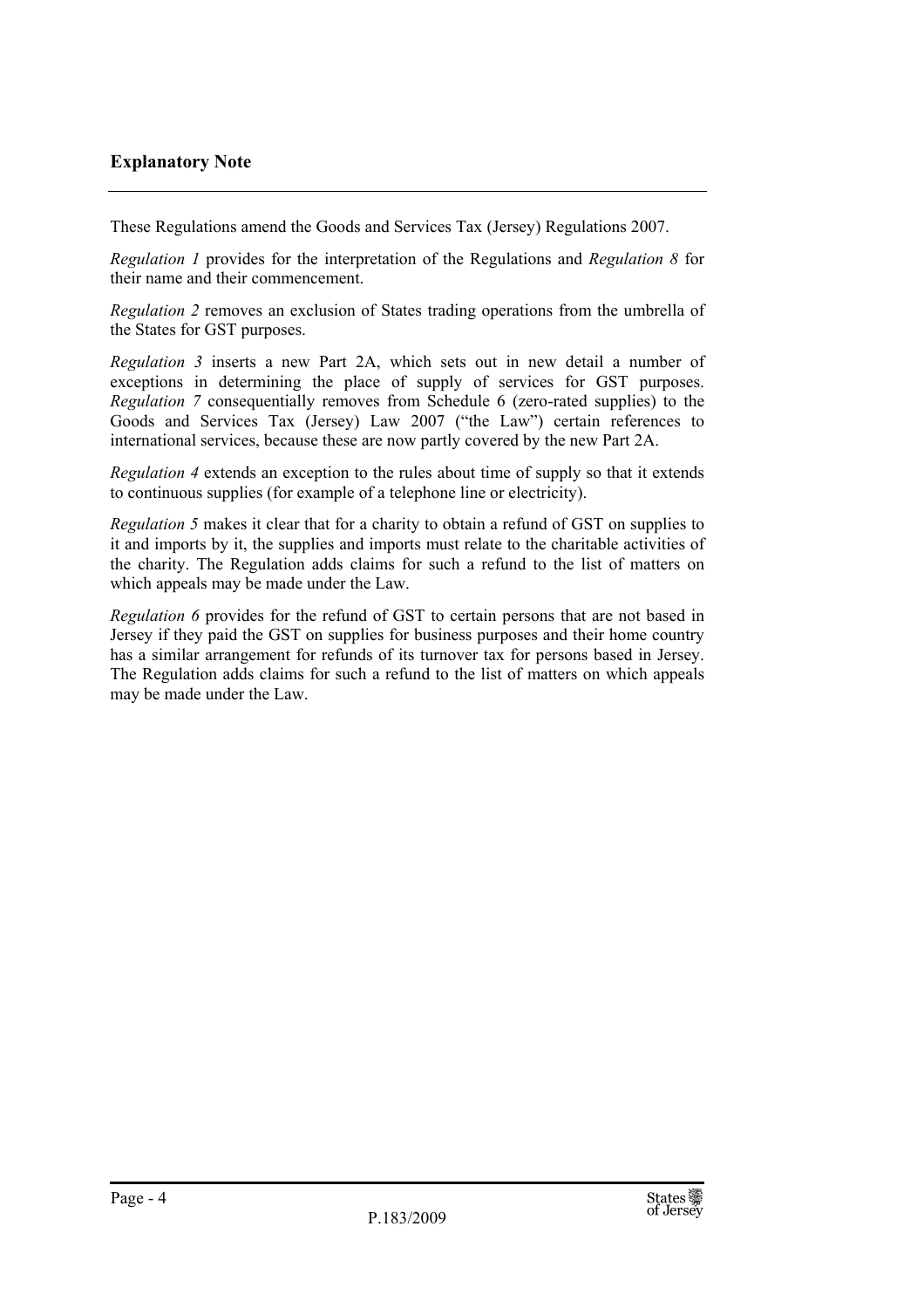

# **DRAFT GOODS AND SERVICES TAX (AMENDMENT) (JERSEY) REGULATIONS 200-**

## **Arrangement**

## **Regulation**

| $1 \qquad \qquad$ |  |
|-------------------|--|
| $\overline{2}$    |  |
| 3 <sup>1</sup>    |  |
| $\overline{4}$    |  |
| 5 <sup>5</sup>    |  |
| 6                 |  |
| 7 <sup>7</sup>    |  |
| 8                 |  |
|                   |  |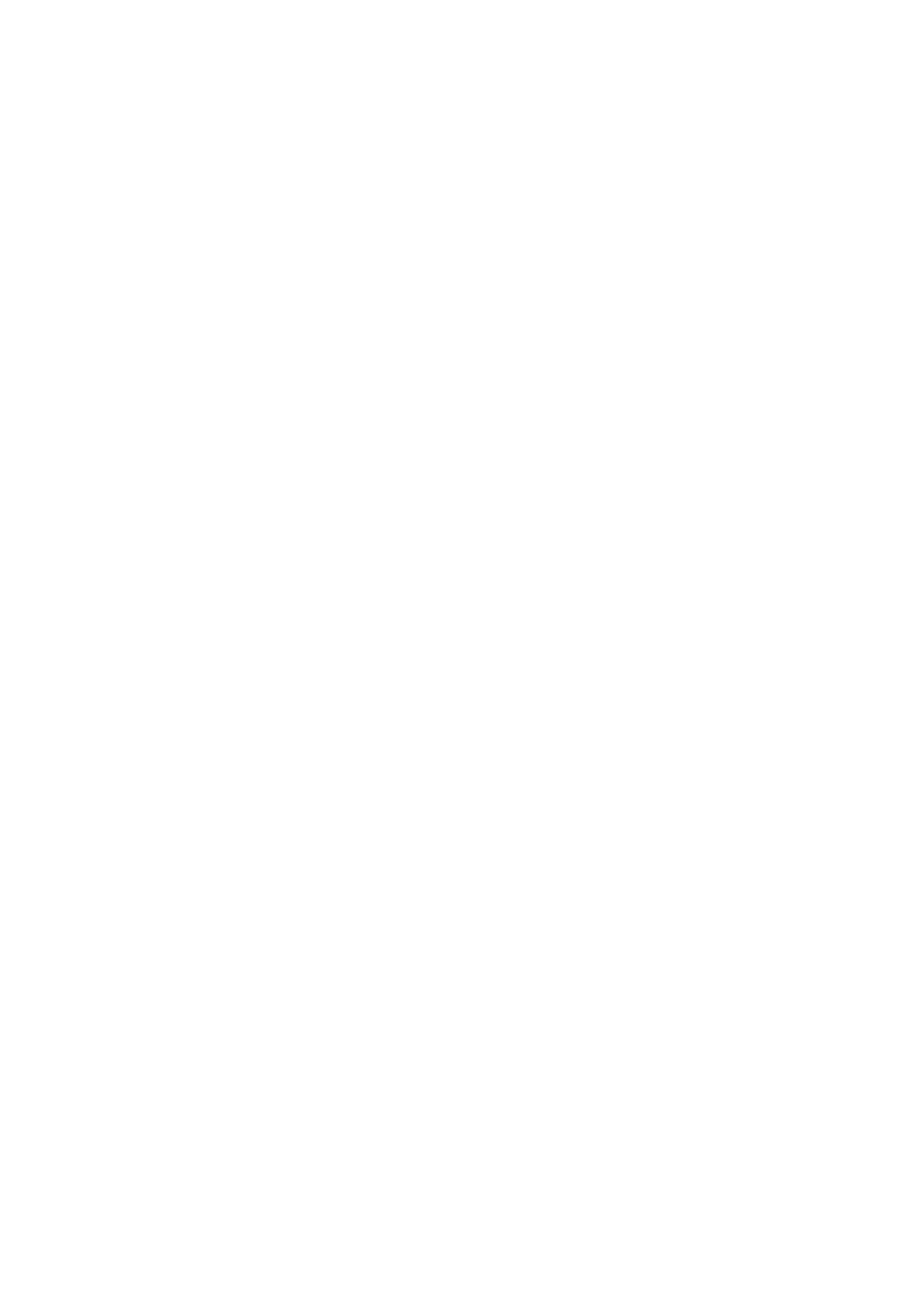

## **DRAFT GOODS AND SERVICES TAX (AMENDMENT) (JERSEY) REGULATIONS 200-**

*Made* [date to be inserted] *Coming into force* [date to be inserted]

**THE STATES**, in pursuance of Articles 20, 23, 24, 29, 53, 56, 84 and 100 of the Goods and Services Tax (Jersey) Law 20071 , have made the following Regulations –

#### **1 Interpretation**

In these Regulations, "principal Regulations" means the Goods and Services Tax (Jersey) Regulations 2007<sup>2</sup>.

#### **2 Regulation 6 amended**

Regulation 6(2) of the principal Regulations shall be repealed.

#### **3 Part 2A inserted**

The following Part shall be inserted after Part 2 of the principal Regulations –

### **"PART 2A**

EXCEPTIONS TO RULE ON WHERE SERVICES SUPPLIED

#### **6A Part applies to prescribe exceptions for purposes of Article 24(2) of Law**

This Part applies to prescribe, under Article 24(2) of the Law, exceptions to that Article concerning where, for the purposes of the Law, services are to be treated as supplied.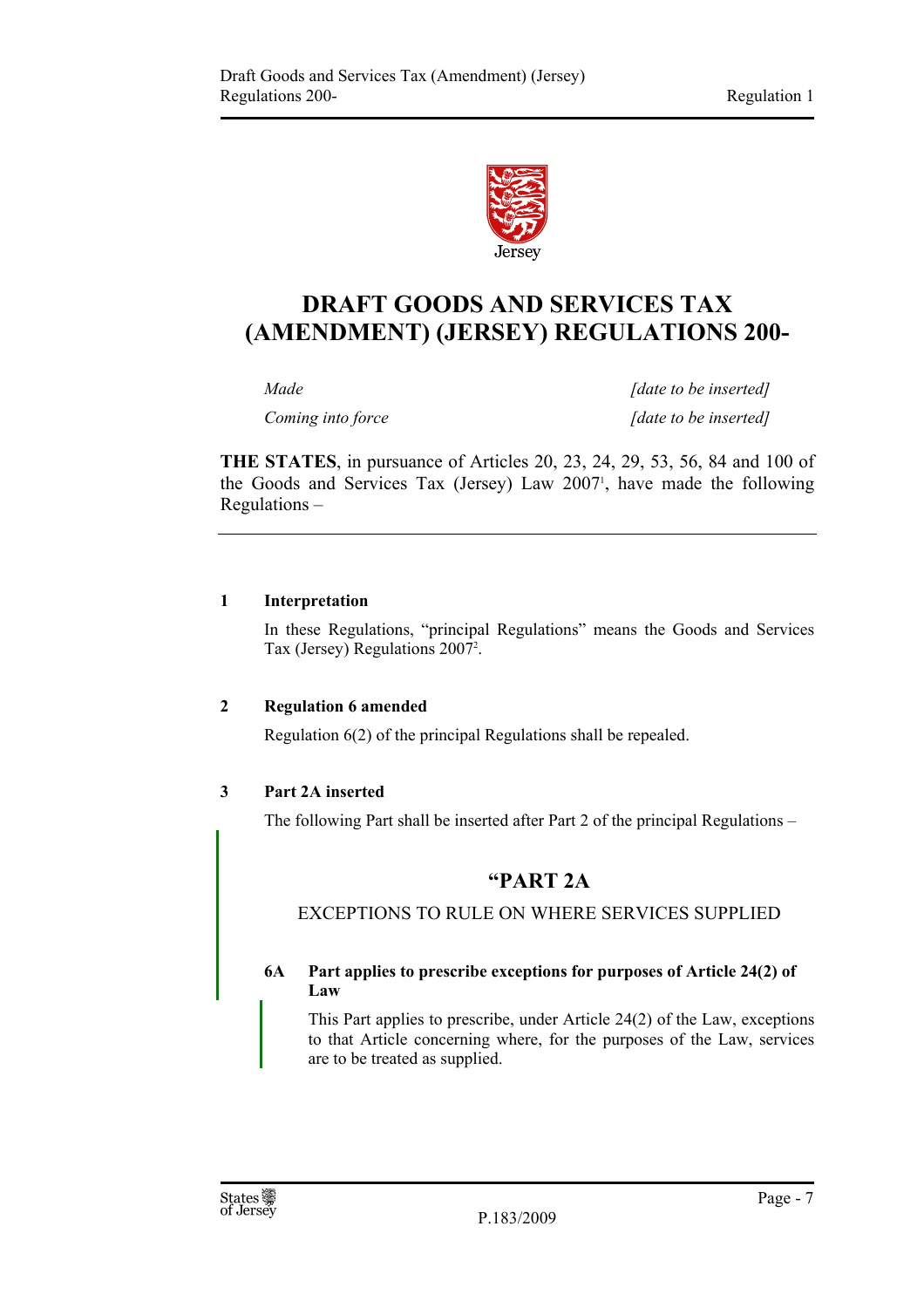#### **6B Work on goods or valuation of goods**

If a supply of services takes place that consist of work physically carried out on, or valuation of, goods, the services shall be treated as supplied in the place in which the goods are situated when the work, or valuation, is carried out.

#### **6C Services relating to land**

Services not falling within Regulation 6E(b) shall be treated as supplied where land in connection with which the supply is made is situated, if the services consist of –

- (a) the grant, assignment or surrender of  $-$ 
	- (i) any interest in or right over the land,
	- (ii) a personal right to call for or be granted any interest in or right over the land, or
	- (iii) a licence to occupy land or any other contractual right exercisable over or in relation to the land;
- (b) any works of construction, demolition, conversion, reconstruction, alteration, enlargement, repair or maintenance of a building, or civil engineering work, on the land; or
- (c) services such as are normally supplied by estate agents, auctioneers, architects, surveyors, engineers or others involved in matters relating to the land.

#### **6D Services relating to exhibitions, events, meetings**

Services shall be treated as supplied where they are physically carried out if the services are –

- (a) cultural, artistic, sporting, scientific, educational or entertainment services;
- (b) services relating to exhibitions, conferences or meetings;
- (c) services
	- (i) ancillary to services referred to in paragraph (a) or (b), and
	- (ii) not falling within Regulation 6E(b); or
- (d) services of organizing the supply of services referred to in paragraph (a) or (b).

#### **6E Services that put transport or accommodation at the disposal of the customer**

If services consist of –

- (a) the letting on hire of any means of transport; or
- (b) the provision of accommodation of any kind in a hotel, guest house, camp site, self-catering accommodation, or similar facility,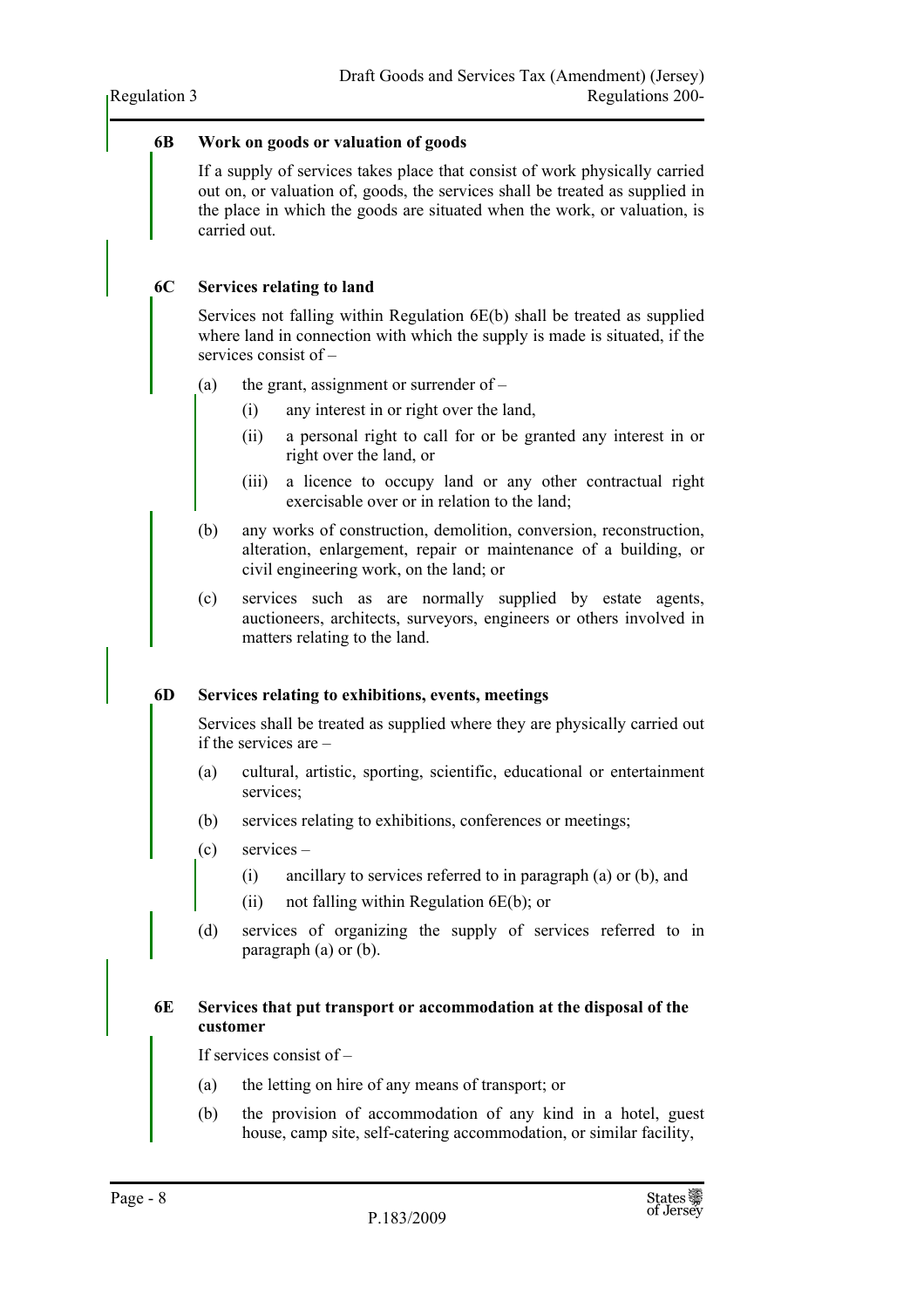the services shall be treated as supplied –

- (i) outside Jersey if the means of transport or accommodation is put at the disposal of the customer at a place outside Jersey; or
- (ii) in Jersey if the means of transport or accommodation is put at the disposal of the customer at a place in Jersey.

#### **6F Services of intermediaries**

If services –

- (a) consist of the making of arrangements for the supply of services to which any of Regulations 6B to 6E applies; and
- (b) do not fall within Regulation  $6D(c)$  or (d),

the first-mentioned services shall be treated as supplied outside Jersey if the second-mentioned services are treated as supplied outside Jersey.

#### **6G Certain electronic, consultancy and other services**

- (1) If services specified in any of paragraphs 1 to 13 of Schedule 3 to the Law, and not falling within Regulation 6C or 6D, are supplied by a person belonging in Jersey to a person who –
	- (a) in relation to receiving the supply of the services, belongs in a country other than Jersey; and
	- (b) receives the supply of the services in the course or furtherance of any business carried on by him or her,

the services shall be treated as supplied outside Jersey.

(2) For the avoidance of doubt, nothing in Article  $6(1)(c)$  or 30 of the Law is to apply to the interpretation or application of this Regulation.".

#### **4 Regulation 11 amended**

In Regulation  $11(3)(a)$  of the principal Regulations after the words "in paragraph (1)" there shall be inserted ", or continuous supplies of goods or services referred to in that paragraph,".

#### **5 Regulation 28 amended**

In Regulation 28 of the principal Regulations –

- (a) the following sub-paragraph shall be inserted immediately before paragraph  $(1)(a)$  –
	- "(aa) the goods or services are used or to be used in the course or furtherance of the charitable activities of the charity and in accordance with the rules, articles or other constitution of the charity;";
- (b) for paragraph  $(2)$ , the following paragraphs shall be substituted –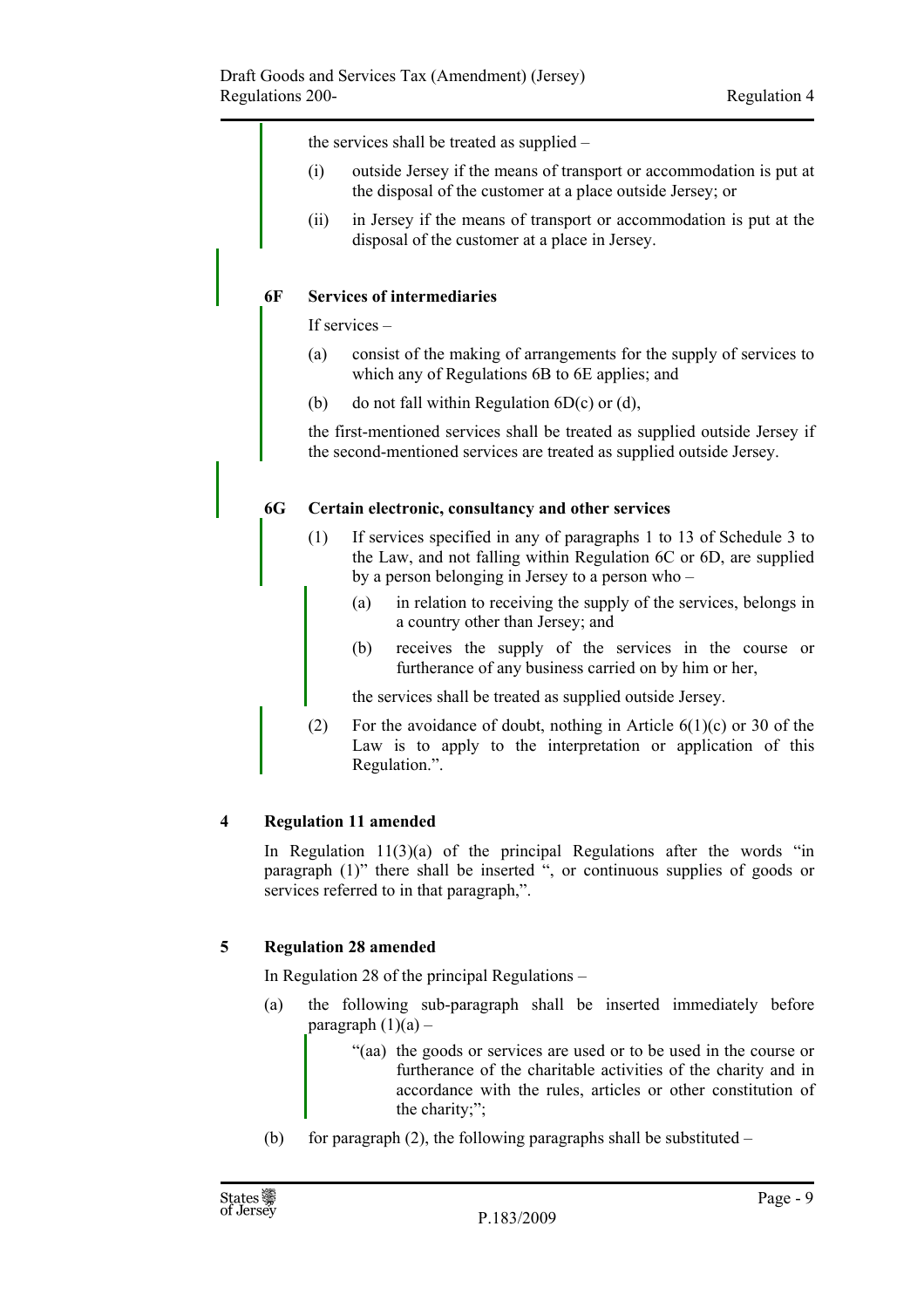- "(2) For the purposes of Article  $84(2)(af)$  of the Law, a prescribed matter is a claim for a refund under this Regulation.
- (3) In this Regulation
	- 'charitable' means –
	- (a) in the case of a charity other than a charity referred to in subparagraph (b), for any one or more of the following –
		- (i) the advancement of education,
		- (ii) the furtherance of religion,
		- (iii) the relief of poverty,
		- (iv) purposes beneficial to the community as a whole; or
	- (b) in the case of a charity that is a non-profit organization established for cultural or artistic objectives and financially supported wholly or mainly by the States of Jersey, for the furtherance of artistic or cultural objectives or for any one or more of the matters specified in clauses (i) to (iv) of subparagraph (a);

'charity' has the same meaning as in paragraph 5 of Schedule 5 to the Law.".

#### **6 Regulation 28A inserted**

The following Regulation shall be inserted after Regulation 28 of the principal Regulations –

#### **"28A Refund of GST to person not established in Jersey: Article 56 of Law**

- (1) The Comptroller shall refund GST in the amount specified in paragraph (5), being GST chargeable on the supply of goods or services to a person, if the conditions set out in paragraphs (2), (3) and (4) are all satisfied.
- (2) All of the following requirements are satisfied
	- (a) the supply is for the purpose of a business carried on by the person;
	- (b) the person has made a claim to the Comptroller for the refund;
	- (c) the claim is made within the approved time or, if no time has been approved, within 12 months after the day when the supply occurred;
	- (d) the GST has actually been paid;
	- (e) the person has kept sufficient accounts, and other records, to substantiate the claim under this Regulation.
- (3) The person, during any period to which the claim relates
	- (a) is a person whose home country is not Jersey;
	- (b) is a person whose home country has a turnover tax comparable to GST (whether or not at the same percentage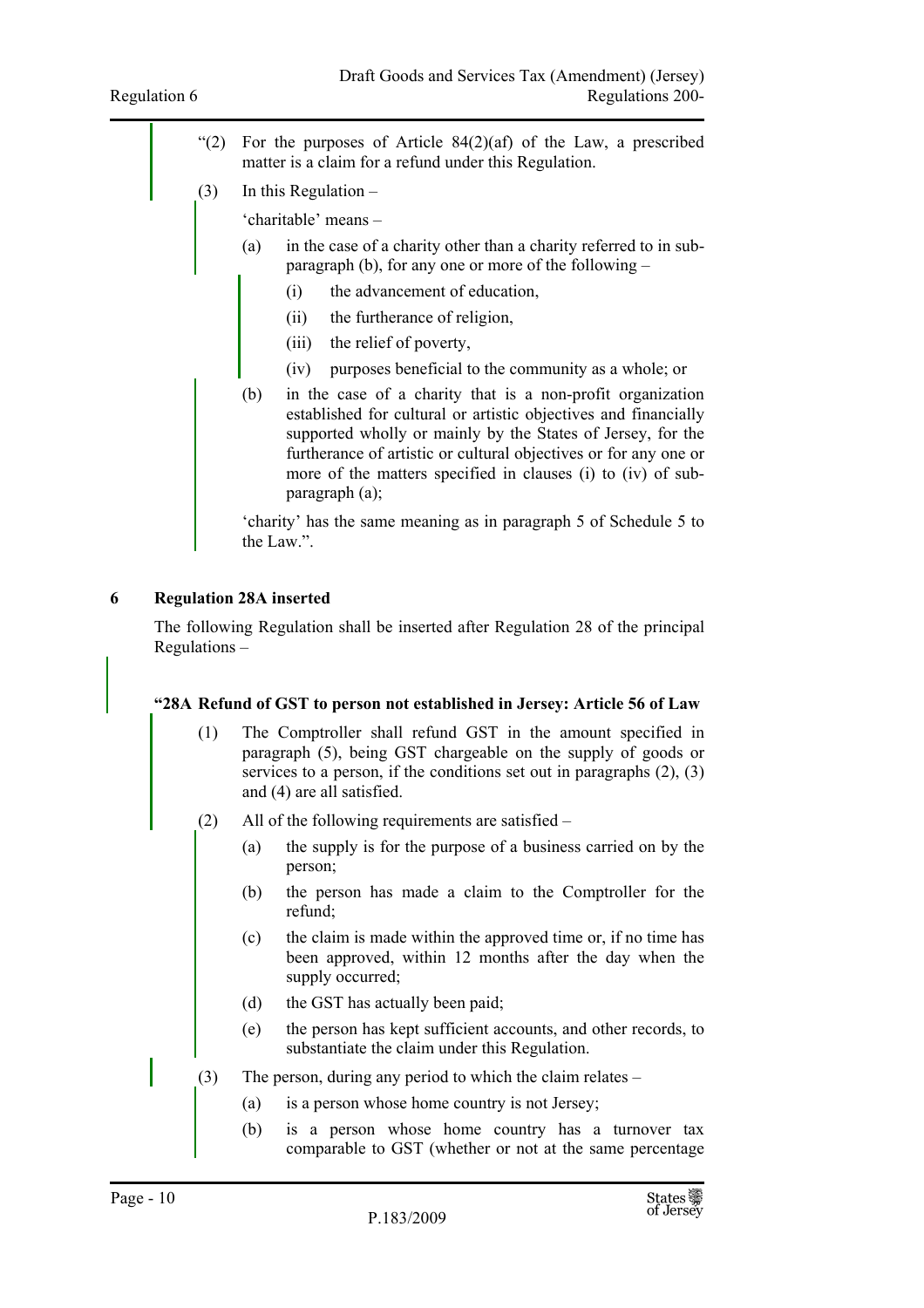|     |                                                                                                                                                                                                                                                                 | or value as GST) and providing for arrangements (reciprocal<br>to those under this Regulation) for refunds to be made of the<br>turnover tax on supplies there to taxable persons whose<br>home country is Jersey; |  |
|-----|-----------------------------------------------------------------------------------------------------------------------------------------------------------------------------------------------------------------------------------------------------------------|--------------------------------------------------------------------------------------------------------------------------------------------------------------------------------------------------------------------|--|
|     | (c)                                                                                                                                                                                                                                                             | does not make any supplies of goods or services, being<br>supplies that, for the purposes of the Law, are supplies made<br>in Jersey;                                                                              |  |
|     | (d)                                                                                                                                                                                                                                                             | is the sole recipient of the supply to which the claim relates;<br>and                                                                                                                                             |  |
|     | (e)                                                                                                                                                                                                                                                             | is solely responsible for payment to the supplier in relation<br>to the supply to which the claim relates.                                                                                                         |  |
| (4) | The claim is in the approved form, or if no form has been<br>approved, in any form sufficient to show that the conditions set out<br>in paragraphs $(2)$ and $(3)$ are satisfied.                                                                               |                                                                                                                                                                                                                    |  |
| (5) | The amount of GST to be refunded is such amount as is<br>attributable to supplies made by the person in their home country,<br>being supplies that are chargeable to turnover tax comparable to<br>GST (whether or not at the same percentage or value as GST). |                                                                                                                                                                                                                    |  |
| (6) | That amount shall be subject to a reduction (if any) by direction to<br>take account of supplies made by the person in their home country<br>that do not carry the right to full credit for input tax.                                                          |                                                                                                                                                                                                                    |  |
| (7) | For the purposes of Article $84(2)(af)$ of the Law, a prescribed<br>matter is a claim for a refund under this Regulation.                                                                                                                                       |                                                                                                                                                                                                                    |  |
| (8) |                                                                                                                                                                                                                                                                 | In this Regulation $-$                                                                                                                                                                                             |  |
|     | 'GST chargeable' does not include any GST that, by virtue of<br>Regulations under Article $36(4)$ of the Law, is excluded from<br>credit referred to in Article 34(1) of the Law;                                                                               |                                                                                                                                                                                                                    |  |
|     |                                                                                                                                                                                                                                                                 | 'home country' in relation to a person means the country where the<br>person has the person's usual place of residence or the person's<br>establishment;                                                           |  |
|     |                                                                                                                                                                                                                                                                 | 'input tax' means something in relation to the turnover tax in the<br>home country that would correspond, in relation to GST, to input<br>tax in Jersey.".                                                         |  |

#### **7 Schedule 6 to the Law amended**

Paragraph 5(2)(d), (e), (n) and (o) of Schedule 6 to the Goods and Services Tax (Jersey) Law 20073 shall be repealed.

#### **8 Citation and commencement**

- (1) These Regulations may be cited as the Goods and Services Tax (Amendment) (Jersey) Regulations 200-.
- (2) These Regulations shall come into force on 1st January 2010.